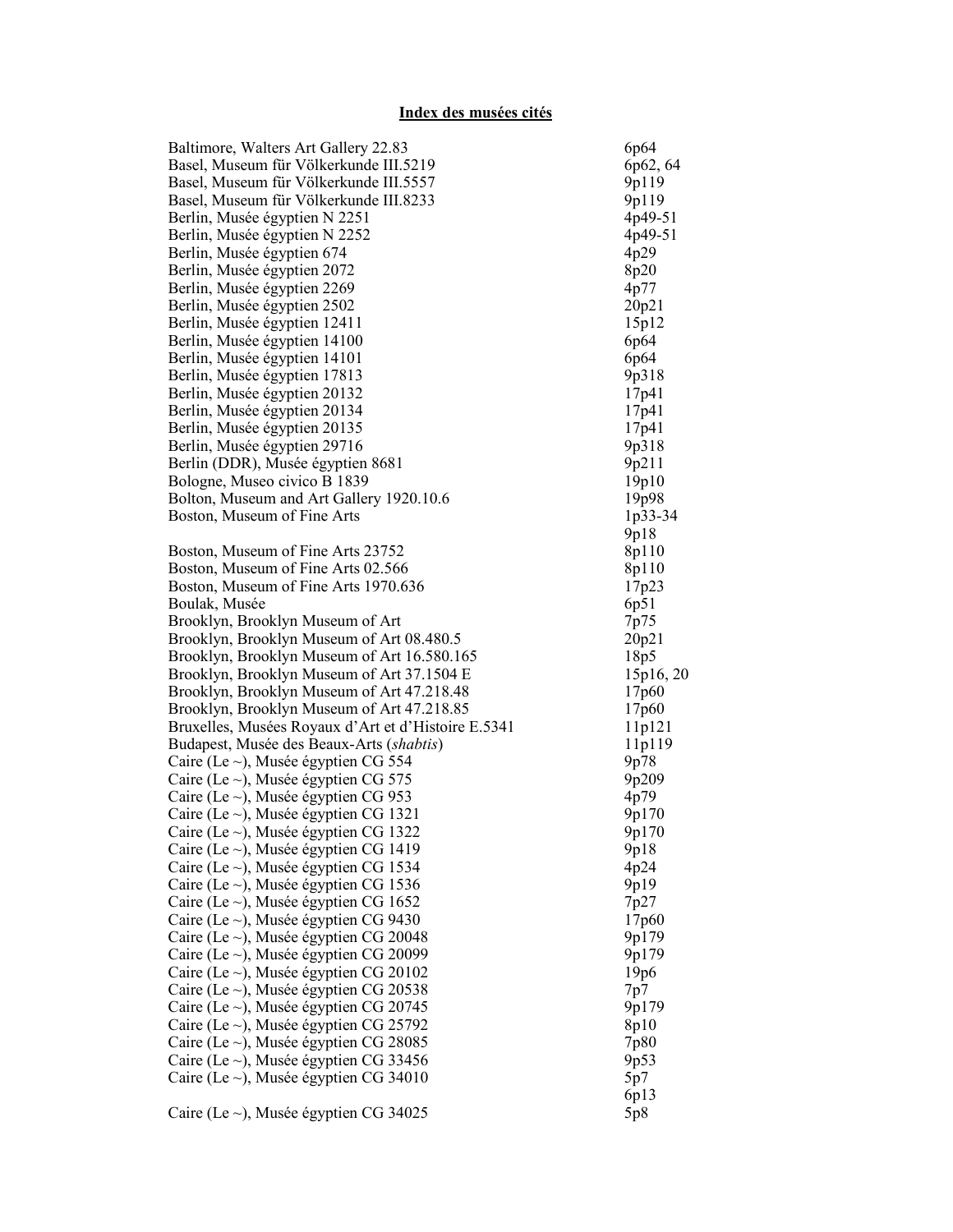| Caire (Le $\sim$ ), Musée égyptien CG 34037      | 5p9        |
|--------------------------------------------------|------------|
| Caire (Le $\sim$ ), Musée égyptien CG 34170      | 5p9        |
| Caire (Le $\sim$ ), Musée égyptien CG 38020      | 9p36       |
| Caire (Le $\sim$ ), Musée égyptien CG 42008      | 9p84       |
| Caire (Le $\sim$ ), Musée égyptien CG 42052      | 9p84       |
| Caire (Le $\sim$ ), Musée égyptien CG 42066      | 9p84       |
| Caire (Le $\sim$ ), Musée égyptien CG 42114      | 4p78       |
| Caire (Le $\sim$ ), Musée égyptien CG 42115      | 4p78       |
| Caire (Le $\sim$ ), Musée égyptien CG 42116      | 4p78       |
| Caire (Le ~), Musée égyptien CG 42163            | 9p79       |
|                                                  |            |
| Caire (Le $\sim$ ), Musée égyptien CG 42178      | 9p79       |
| Caire (Le $\sim$ ), Musée égyptien CG 42228      | 9p212, 220 |
| Caire (Le $\sim$ ), Musée égyptien CG 43580      | 9p89       |
| Caire (Le $\sim$ ), Musée égyptien CG 45936      | 17p59      |
| Caire (Le $\sim$ ), Musée égyptien CG 58032      | 19p92      |
| Caire (Le $\sim$ ), Musée égyptien CG 58033      | 19p92      |
| Caire (Le $\sim$ ), Musée égyptien CG 61028      | 9p213      |
| Caire (Le $\sim$ ), Musée égyptien CG 61030      | 9p213      |
| Caire (Le $\sim$ ), Musée égyptien CG 61031      | 9p212      |
| Caire (Le $\sim$ ), Musée égyptien CG 86637      | 8p10       |
|                                                  | 14p49      |
| Caire (Le $\sim$ ), Musée égyptien JE 39261      | 9p79       |
| Caire (Le $\sim$ ), Musée égyptien JE 39711      | 8p82       |
| Caire (Le $\sim$ ), Musée égyptien JE 49537      | 9p79       |
| Caire (Le $\sim$ ), Musée égyptien JE 51911      | 13p173     |
| Caire (Le $\sim$ ), Musée égyptien JE 60711      | 9p318      |
| Caire (Le $\sim$ ), Musée égyptien JE 62172      | 15p82      |
| Caire (Le $\sim$ ), Musée égyptien JE 62176      | 15p81      |
| Caire (Le $\sim$ ), Musée égyptien JE 64959      | 13p83-87   |
| Caire (Le $\sim$ ), Musée égyptien JE 69416      | 9p171      |
| Caire (Le $\sim$ ), Musée égyptien JE 72018      | 9p217      |
| Caire (Le $\sim$ ), Musée égyptien JE 72452      | 8p10       |
| Caire (Le $\sim$ ), Musée égyptien JE 86637      | 18p54      |
| Caire (Le $\sim$ ), Musée égyptien JE 13/1/21/12 | 9p37       |
| Caire (Le $\sim$ ), Musée égyptien JE 14/6/24/12 | 19p6       |
| Cambridge, Fitzwilliam Museum E. 88-1903         | 9p179      |
| Cambridge, Fitzwilliam Museum EGA 2082-1943      | 8p110      |
| Cambridge, Fitzwilliam Museum E.5.1950           | 11p111     |
| Chicago, 173988                                  | 4p78       |
| Chicago, Art Institute 20258                     | 9p53       |
| Chicago. N.H.M. 173800                           | 4p78       |
| Chicago, Oriental Institute 12105                | 2p17       |
| Cleveland                                        | 20p24      |
| Copenhague, ÆIN 38                               | 15p8, 18   |
| Copenhague, ÆIN 1555                             | 9p209      |
| Debrecen, Musée Déri                             | 11p119     |
| Detroit, 24.98                                   | 15p20      |
| Douai, 626                                       | 12p66      |
| Dresden, Aeg 749                                 | 6p66-67    |
| Durham, Gulbenkian Museum N.2153                 | 6p58-59    |
| Edinbourgh, Royal Scotland Museum 1907.713.5     | 9p179      |
| Eger, Musée Istvan Dobo                          | 11p119     |
| Genève, Musée d'art et d'histoire                | 6p43-49    |
| Genève, Musée d'art et d'histoire D 11           | 9p43       |
| Genève, Musée d'art et d'histoire D 56           | 6p29-30    |
| Genève, Musée d'art et d'histoire D 57           | 6p31-33    |
| Genève, Musée d'art et d'histoire D 58           | 6p34-36    |
| Genève, Musée d'art et d'histoire D 223          | 9p43       |
|                                                  |            |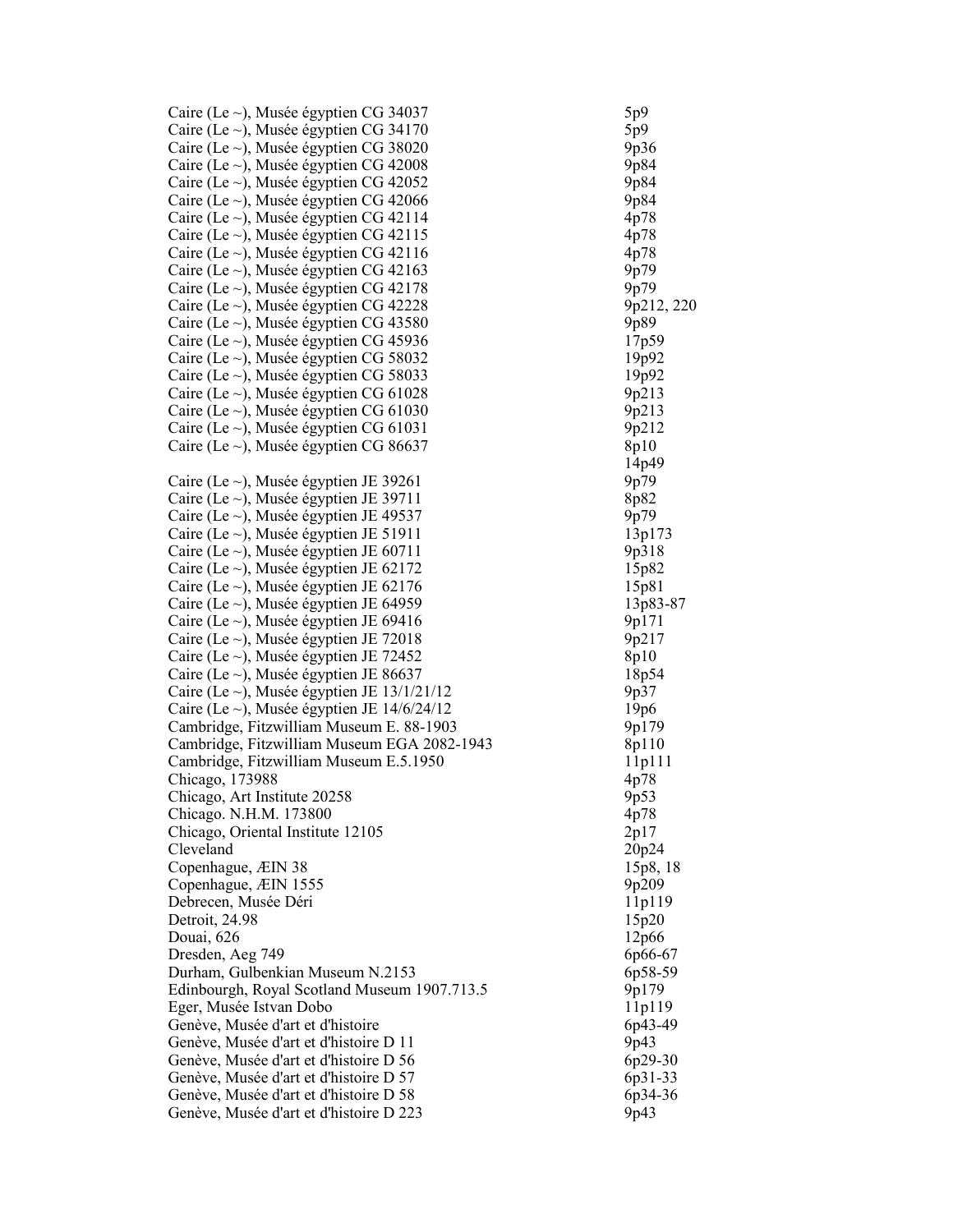| Genève, Musée d'art et d'histoire D 224                    | 9p43           |
|------------------------------------------------------------|----------------|
| Genève, Musée d'art et d'histoire D 499                    | 6p41           |
| Genève, Musée d'art et d'histoire D 502                    | 9p43           |
| Genève, Musée d'art et d'histoire D 740                    | 9p44           |
| Genève, Musée d'art et d'histoire MF 1310A+B               | 6p38-39        |
| Genève, Musée d'art et d'histoire MF 1501                  | 9p44           |
| Genève, Musée d'art et d'histoire 565                      | 9p44           |
| Genève, Musée d'art et d'histoire 4590                     | 9p45           |
| Genève, Musée d'art et d'histoire 9630                     | 9p46           |
| Genève, Musée d'art et d'histoire 15274                    | 7p93-94        |
| Genève, Musée d'art et d'histoire 17743                    | 9p46           |
| Genève, Musée d'art et d'histoire 17755                    | 9p47           |
| Genève, Musée d'art et d'histoire 17789                    | 9p47           |
| Genève, Musée d'art et d'histoire 17839                    | 9p47           |
| Genève, Musée d'art et d'histoire 17854                    | 9p48           |
| Genève, Musée d'art et d'histoire 18042                    | 9p48           |
| Genève, Musée d'art et d'histoire 18053                    | 6p37           |
| Genève, Musée d'art et d'histoire 18332                    | 9p49           |
| Genève, Musée d'art et d'histoire 19267                    | 11p18-20       |
| Genève, Musée d'art et d'histoire 19488                    | 6p20-22        |
| Genève, Musée d'art et d'histoire 19491                    | 11p20-22       |
| Genève, Musée d'art et d'histoire 22006                    | 6p23-25        |
| Genève, Musée d'art et d'histoire 22007                    | 6p26-28        |
| Genève, Musée d'art et d'histoire 23448                    | 11p22-26       |
| Genève, Musée d'art et d'histoire 23460                    | 6p40           |
| Genève, Musée d'art et d'histoire 25634                    | 14p81          |
| Genève/Cologny, Fondation Martin Bodmer<br>Heidelberg, 562 | 12p59<br>9p221 |
| Hildesheim, Römer- und Pelizaeus-Museum 4565               | 11p63          |
| Khartoum, Musée national 3766                              | 9p80           |
| Leningrad, Musée de l'Hermitage 18421a-b                   | 16p5           |
| Leningrad, Musée de l'Hermitage 18422                      | 16p5           |
| Leyde, K6                                                  | 11p104         |
| Leyde, V 38                                                | 14p5           |
| Lille, 2522                                                | 12p64          |
| Londres, British Museum EA 174                             | 4p78           |
| Londres, British Museum (1182) EA 424                      | 5p9            |
| Londres, British Museum EA 802                             | 9p217          |
| Londres, British Museum EA 872                             | 6p62, 64       |
| Londres, British Museum EA 1166                            | 6p60-62        |
| Londres, British Museum EA 5645                            | $2p3-12$       |
| Londres, British Museum EA 8704                            | 9p347          |
| Londres, British Museum EA 40699                           | 4p45           |
| Londres, British Museum EA 41572                           | 9p175          |
| Londres, British Museum EA 54392                           | 20p21          |
| Londres, British Museum EA 54412                           | 18p10          |
| Londres, University College C 410                          | 13p83-87       |
|                                                            | 14p33          |
| Manchester, 4739-40                                        | 9p180          |
| Marseille, Musée Borély                                    | 6p23           |
| Marseille, Musée Borély 303                                | 6p27           |
| Marseille, Musée Borély 303bis                             | 6p24           |
| Marseille, Musée Borély 1089                               | 9p83           |
| Marseille, Musée Borély M 983                              | 8p110          |
| Matouk (collection $\sim$ ), M23                           | 8p110          |
| Montpellier, Société archéologique                         | 4p27-32        |
| Moscou, Musée Pouchkine I.1.A.6008                         | 15p20          |
| Munich, AS 298                                             | 15p12          |